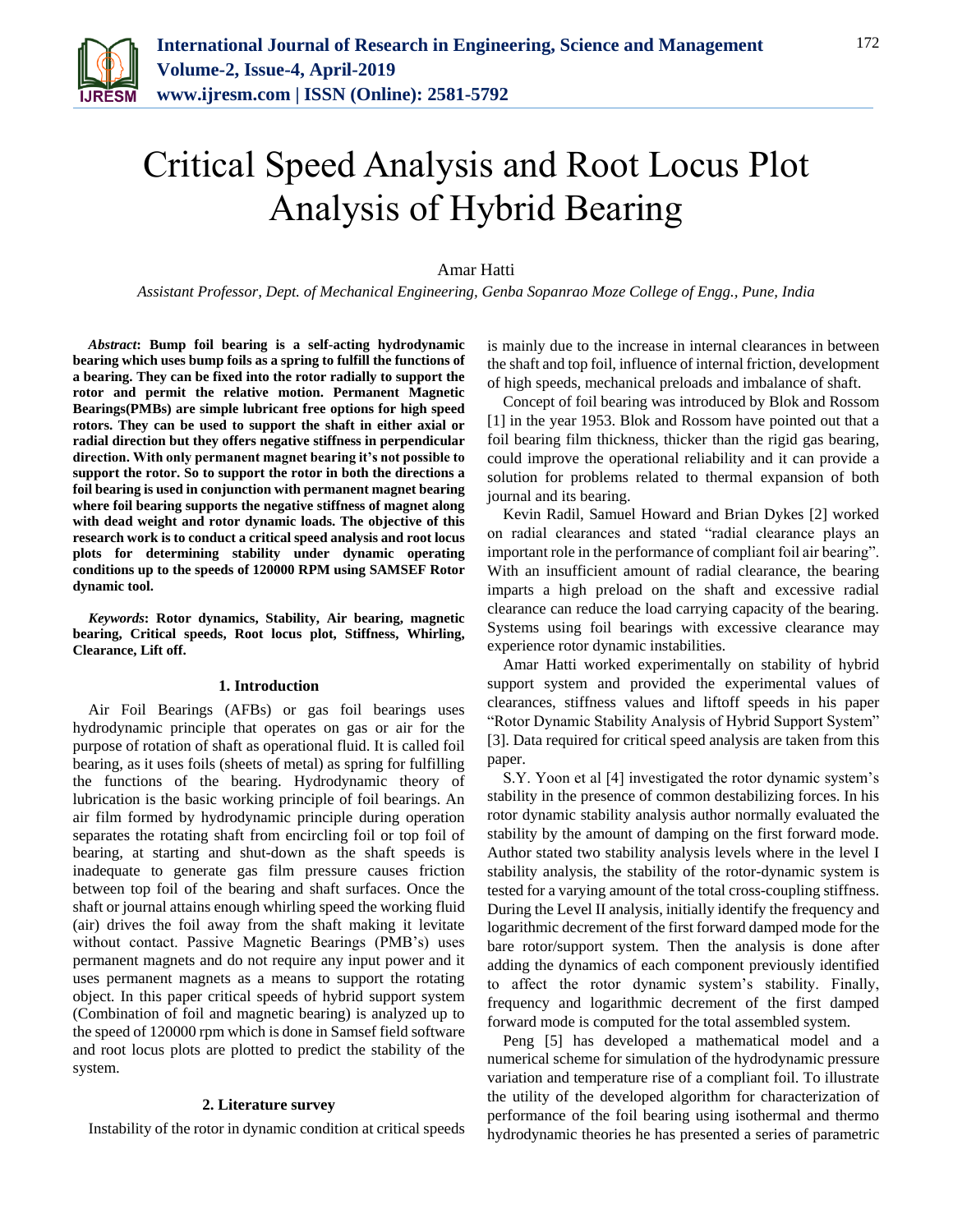

studies. Peng and Khonsari [6] have presented a thermo hydrodynamic analysis which predicts the thermal performance of compliant foil bearing.

The effect of foil local deflection has been investigated by Feng and Kaneko [7]. A finite difference computer program has developed to solve the Reynold's equation along with the elastic deflection equations. To determine the dynamic coefficient, perturbation techniques have been used. Lee et al. [8] have developed a static structural model of the foil journal bearing considering the hysteresis behaviour of the friction between bumps and the rubbing surfaces. Nalepa et al. [9] have overviewed the technology with bearing deformable elements which utilizes sleeves of bearing. They have distinguished three types of foil bearing generations which have difference in their structures and their properties with regard to load carrying capacity, bearing stiffness and undesirable damping variations. They have incorporated the technical solutions of the foil bearing and the thrust bearing.

## **3. Objectives**

CSIR-NAL developed a concept of Hybrid bearing with foil bearing for radial support and for axial support permanent magnetic bearing. Developed hybrid bearing may go unstable at critical speeds and leads to failure.

Objectives of this paper work is to analyse the hybrid bearing's critical speeds at the speed ranges of 120000 RPM using SAMSEF Rotor dynamic tool and stability is analysed using root locus plots.

## **4. Critical speed analysis**

The motto of this chapter is to determine the stability of the hybrid support system under various stiffness conditions in the operating speed range up to 120000 RPM. For this axisymmetric model is used to create a model of rotating system with required boundary conditions and analyzed for critical speeds using SAMCEF FIELD - a rotor dynamic analysis tool.

The steps followed in the analysis are,

- Creating an axisymmetric model of the rotor.
- Assigning the physical and structural properties.
- Applying boundary conditions.
- Solution to get the critical speed map and Eigen values of the system

Bearing dimensions and other required data considered here for critical speed analysis and root locus analysis is taken from the paper "Rotor Dynamic Stability Analysis of Hybrid Support System" authored by Amar Hatti [3].

## *A. The Modeler Module*

The Modeler module is concerned with the geometric model on which the analysis is based.

Here in this section creating the model representing the rotating system has done. This system will be modelled using a 2D representation of the axisymmetric section of the rotor. The first stage is to create the points that define the shape of the 2d

surface / section.

Click on the Vertex tool and create a series of vertices with the following coordinates.

|                      | Table 1               |                       |  |  |  |
|----------------------|-----------------------|-----------------------|--|--|--|
| Co-ordinate Vertices |                       |                       |  |  |  |
| Point number         | $X - Coordinate$ (mm) | $Y - Coordinate$ (mm) |  |  |  |
|                      | $\Omega$              | 0                     |  |  |  |
| $\overline{c}$       | 65                    | $\Omega$              |  |  |  |
| 3                    | 135                   | $\Omega$              |  |  |  |
| $\overline{4}$       | 200                   | $\Omega$              |  |  |  |
| 5                    | 200                   | 5                     |  |  |  |
| 6                    | 160                   | 5                     |  |  |  |
| 7                    | 160                   | 7.5                   |  |  |  |
| 8                    | 135                   | 7.5                   |  |  |  |
| 9                    | 110                   | 7.5                   |  |  |  |
| 10                   | 110                   | 8.25                  |  |  |  |
| 11                   | 90                    | 8.25                  |  |  |  |
| 12                   | 90                    | 7.5                   |  |  |  |
| 13                   | 65                    | 7.5                   |  |  |  |
| 14                   | 40                    | 7.5                   |  |  |  |
| 15                   | 40                    | 5                     |  |  |  |
| 16                   | $\overline{0}$        | 5                     |  |  |  |

Create the wire by connecting all vertices.



Click on Wire1 in the data tree and click [Apply] to create the face.



## *B. The Analysis Data Module*

The Analysis data module is the step where engineering design data to be used in the analysis is assigned to the model and required boundary conditions are applied.

The whole structure is made of steel.

Enter the values for Steel,

Young's Modulus = 210000 MPa

Mass Density =  $7800 \text{ kg/m}^3$ 

Poisson's Ratio= 0.3

Use two ground bearings and two magnetic bearings stiffness to support the shaft and it is shown in Fig. 3.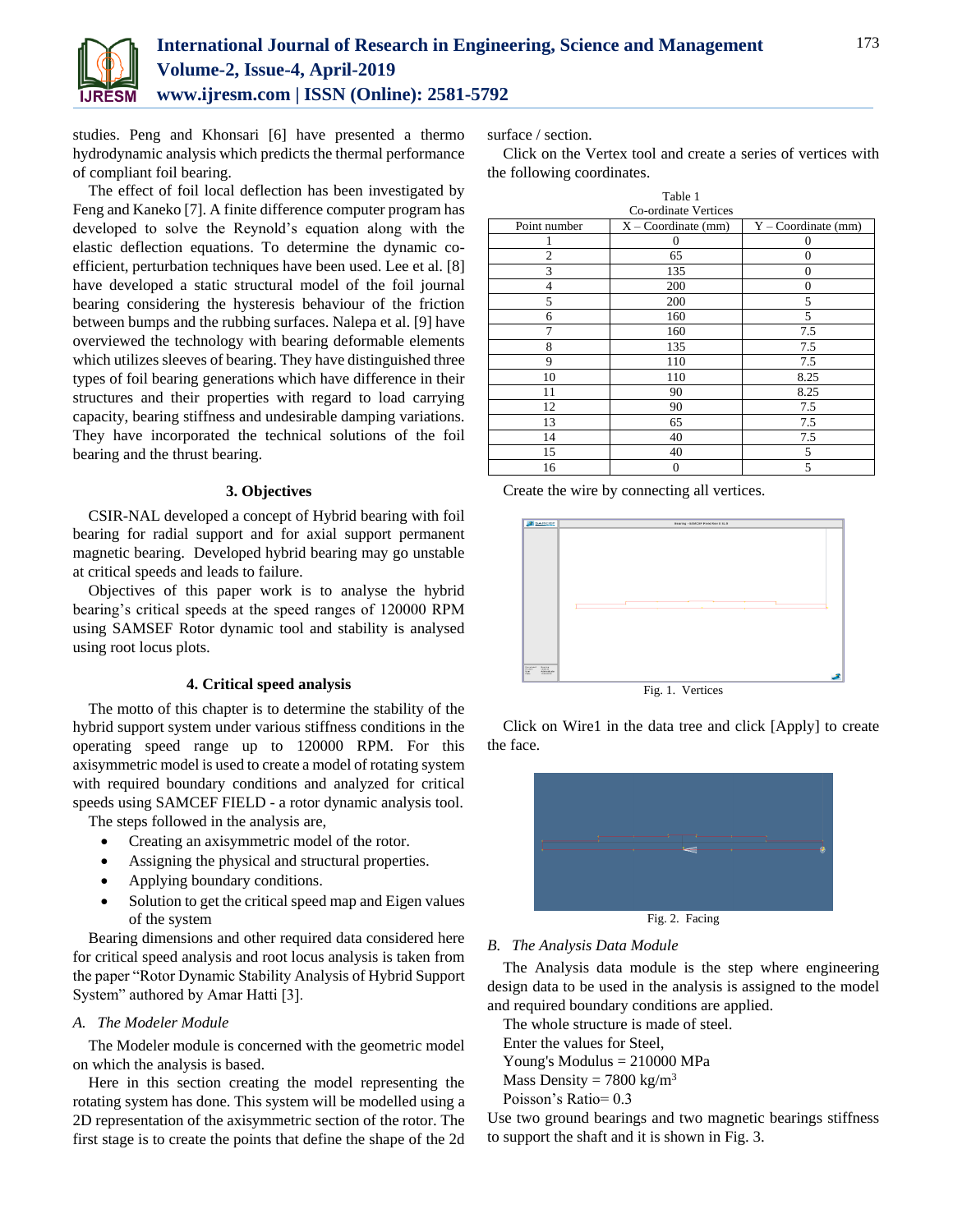



# *C. The Mesh Module*

In this module, we create the mesh that will be used for the finite element analysis.

Meshing is done by selecting length of the mesh elements to be 5mm.



Fig. 4. Meshed model

## *D. The Solver Module*

In this module the analysis is computed based on the data defined.

Here provide such data that the system should compute 8 Eigen frequencies at 10 rotational speeds between 0 and 2000 Hz (i.e. 0 and 120,000 rpm).

- *E. Critical Speed Analysis Results*
- *1) Bearing offering maximum axial stiffness*



Fig. 5. Campbell Diagram-Bearing, K=0.0223 MN/m

*2) Bearing offering zero axial stiffness*



Fig. 6. Campbell Diagram-Bearing, K=0 MN/m

*3) Bearing offering minimum axial stiffness*



## **5. Root locus analysis**

Root locus criterion is a graphical method for examining how the roots of a system changes with variation of a certain system parameters, commonly gain within a feedback system.

In addition to determining the stability of the system, the root locus can be used to design the damping ratio (ζ) and natural frequency  $(\omega_n)$  of a feedback system. The required data i.e. damping ratio (ζ), natural frequency  $(\omega_n)$ , circular frequency/angular velocity can be obtained from the results obtained from the samsef field software with different speeds of the shaft rotation. The roots of the equation,  $Alpha(\alpha)$  can be found from the below equation,

$$
\alpha = -\frac{c}{2m} \pm \sqrt{(\frac{c}{2m})^2 - \omega^2}
$$

Where,

 $c =$  Damping co-efficient which is found out from the equation,

Damping ratio, 
$$
\zeta = \frac{c}{cc} = \frac{c}{2m\omega n}
$$

Roots of the equations are to be determined for different speeds of the rotation and different magnetic bearing stiffness from the maximum stiffness it is offering to the minimum negative stiffness it offers.

Roots obtained for the bearing,

 $\zeta = 0.05$  $m = 0.8$  kg for 12000 rpm,

$$
\omega_n = 1256.63 \frac{\text{rad}}{\text{s}}
$$

 $\omega$  = 1788.76 rad/s, obtained from samsef field results for K=0.0223 MN/m

$$
\zeta = \frac{c}{cc} = \frac{c}{2m\omega n} = 0.05 = \frac{c}{2 \times 0.8 \times 1256.63}
$$

 $c=2*0.8*0.05*1256.63 = 100.5304$ 

Roots of the equation,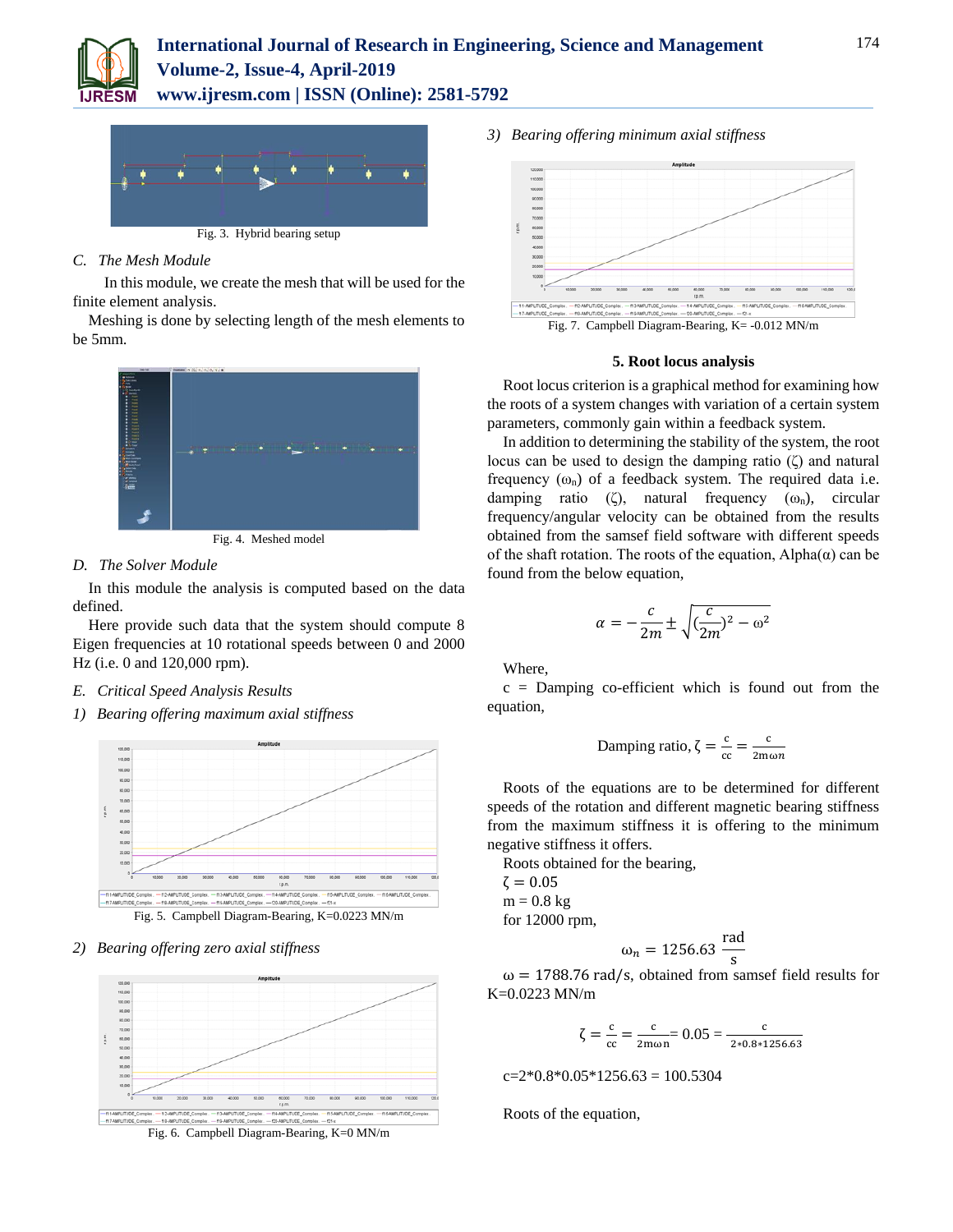

 $\alpha = -\frac{c}{2}$ 

$$
\alpha = -\frac{100.5304}{2*0.8} \pm \sqrt{(\frac{100.53}{2*0.8})^2 - 1788.76^2}
$$

α = -62.83±1788 for stiffness K=0.0223 MN/m

 $\alpha$  = -62.83±1795 for stiffness K=0 MN/m

 $\alpha$  = -62.83±1798 for stiffness K=-0.012 MN/m for speed 12000 rpm.

## *A. Root Locus Plot Results*

| Table 2           |                                                         |                    |                    |  |
|-------------------|---------------------------------------------------------|--------------------|--------------------|--|
| Roots for Bearing |                                                         |                    |                    |  |
| Speed of the      | Roots of the equations for different magnetic stiffness |                    |                    |  |
| shaft (rpm)       | (MN/m)                                                  |                    |                    |  |
|                   | $K=0.0223$                                              | $K=0$              | $K = -0.012$       |  |
| 12000             | $-62.83 \pm 1788$                                       | $-62.83 \pm 1795$  | $-62.83 \pm 1798$  |  |
| 24000             | $-125.66 \pm 1784$                                      | $-125.66 \pm 1791$ | $-125.66 \pm 1795$ |  |
| 36000             | $-188.4+1779$                                           | $-188.49+1786$     | $-188.49+1789$     |  |
| 48000             | $-251.32+1771$                                          | $-251.32+1778$     | $-251.32+1781$     |  |
| 60000             | $-314.15 \pm 1761$                                      | $-314.15+1768$     | $-314.15 \pm 1771$ |  |
| 72000             | $-376.99 + 1749$                                        | $-376.99 + 1756$   | $-376.99+1759$     |  |
| 84000             | $-439.82 \pm 1734$                                      | $-439.82 \pm 1741$ | $-439.82+1744$     |  |
| 96000             | $-502.65 \pm 1717$                                      | $-502.65 \pm 1724$ | $-502.65 \pm 1727$ |  |
| 108000            | $-565.48 \pm 1697$                                      | $-565.48 \pm 1704$ | $-565.48 \pm 1708$ |  |
| 120000            | $-628.31+1675$                                          | $-628.31 \pm 1682$ | $-628.31+1686$     |  |



#### **6. Results and discussion**

## *A. Critical speed analysis*

Results obtained from critical speed analysis done in Samsef field software for bearing gives the promising results. Bearing with the maximum axial stiffness offered by the magnets had come up with two critical speeds, one at or near 17500 rpm and another at 24000 rpm and indicated in Fig. 5.

Experimentally from the paper "Rotor Dynamic Stability Analysis of Hybrid Support System" results show some instability at speeds from 16000 rpm to 25000 rpm with some whirling of shaft. Once system passes these speeds i.e. 25000 rpm no appreciable critical speeds are observed up to 50000 rpm. So, bearing used is stable for the speed's ranges above 24000 rpm. Lesser number of the critical speeds indicates more stable system.

Bearing with zero and minimum axial stiffness gives results

near to that of the results obtained for maximum axial stiffness but with very little variations. Bearing operating with zero axial stiffness have two critical speeds one at 17000 rpm and one more at 24000 rpm which is shown in Fig. 6. Bearing operating with minimum axial stiffness have two critical speeds one at 17000 rpm and one more at 24000 rpm and it is shown in Fig. 7. Almost zero whirl is experienced during tests up 50000 rpm. Results obtained from critical speed analysis gives almost same results when the system is experimentally tested and analysed.

## *B. Root locus analysis*

Results obtained from the root locus analysis gives the roots which lay in stable region of the root locus plot which indicates the system is stable. Roots are obtained from the equation for different speeds from 0 to 120000 rpm with varying stiffness. Real part of the equation gives roots from -62.83 to -628.31 and imaginary roots are from  $\pm 1788$  to  $\pm 1675$  for speeds 12000 rpm to 120000 rpm tabulated in Table 2. Roots of the equations are calculated for maximum axial stiffness  $(K=0.0223 \text{ MN/m})$ , zero and minimum axial stiffness  $(K=-0.012 \text{ MN/m})$  and plotted in the root locus plot shown in Fig. 8. All the roots lay in the stable region of the plot indicating the stable system.

## **7. Conclusion**

In the present work critical speed and root locus analysis of hybrid bearing is successfully analyzed and tested up to a speed of 120000 rpm.

The analysis results presented here indicated that the system has a stable working condition for the desired dimensions and speed ranges. Critical speed analysis for this bearing has lesser number of critical speeds which indicates a stable system and root locus plots gives the roots obtained for the bearing are laying in the stable region of the analysis plot.

#### **References**

- [1] Blok, H. and Van Rossum J. J., "The foil bearing-A new departure in hydrodynamic lubrication", Lubrication Engineering, Vol-9, page no. 316-320, 1993.
- [2] Kevin Radil, Samuel Howard and Brian Dykas, "The role of radial clearance on the performance of foil air bearings", NASA/TM-211705, 2002.
- [3] Amar Hatti, "Rotor Dynamic Stability Analysis of Hybrid Support System", IJRESM, Volume-1, Issue 9, September 2018.
- [4] S.Y. Yoon et al., "Control of surge in centrifugal compressors by active magnetic bearings", Advances in Industrial Control, Springer, 2013.
- [5] Peng Z., "Thermodynamic analysis of compressible gas flow in compliant foil bearing", Thesis of Master of Science(MS), Louisiana state university and agricultural and mechanical college, 2003.
- [6] Peng Z. C. and Khonsari M. M., "Hydrodynamic analysis of compliant foil bearings with compressible air flow", ASME Journal, Tribology transactions, Vol. 126, page no. 542–546, 2004.
- [7] Feng K. and Kaneko S., "Calculation of dynamic coefficient for multi wound foiled bearings", Journal of system design and dynamics, Vol-3(5), pp. 841-852, 2009.
- [8] Lee D. H., Kim Y. C. and Kim K. W., "The effect of coulomb friction on the static performance of foil journal bearings", Tribology Transactions, Vol-43, pp. 1065-1072, 2009.
- [9] Nalepa G. L. "Foil air/gas bearing technology An overview", ASME paper No. 97-GT-347, 1997.